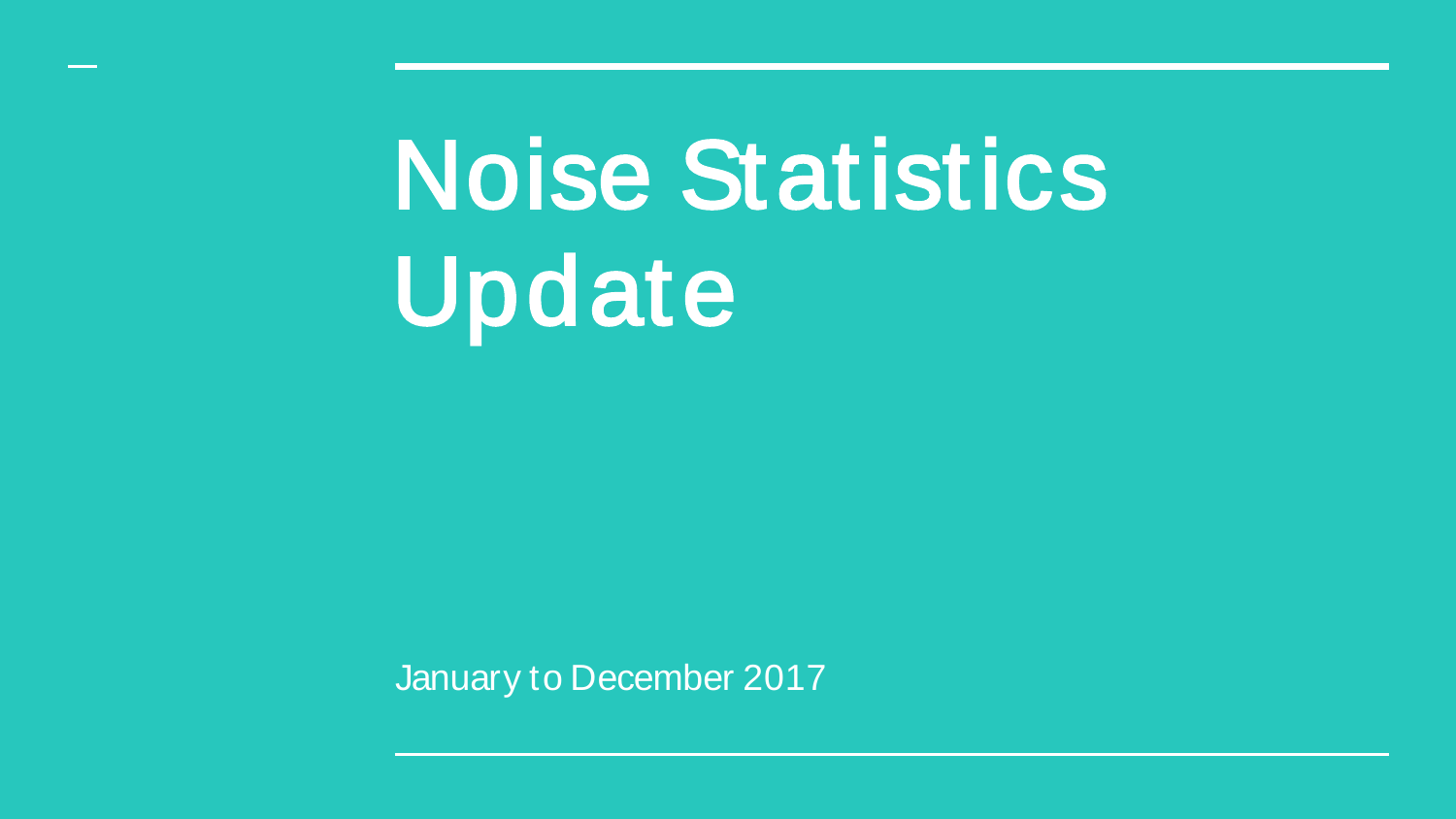### Complaints & Callers

| <b>Complaints &amp; Callers by Month</b><br>(2017) |                   |                |  |  |  |
|----------------------------------------------------|-------------------|----------------|--|--|--|
| <b>Month</b>                                       | <b>Complaints</b> | <b>Callers</b> |  |  |  |
| January                                            | 6,479             | 106            |  |  |  |
| February                                           | 3,988             | 112            |  |  |  |
| March                                              | 3,705             | 213            |  |  |  |
| April                                              | 9,575             | 1,156          |  |  |  |
| May                                                | 8,477             | 525            |  |  |  |
| June                                               | 6,613             | 325            |  |  |  |
| July                                               | 11,322            | 406            |  |  |  |
| August                                             | 23,571            | 460            |  |  |  |
| September                                          | 22,083            | 439            |  |  |  |
| October                                            | 25,869            | 370            |  |  |  |
| November                                           | 23,288            | 278            |  |  |  |
| December                                           | 23,706            | 183            |  |  |  |

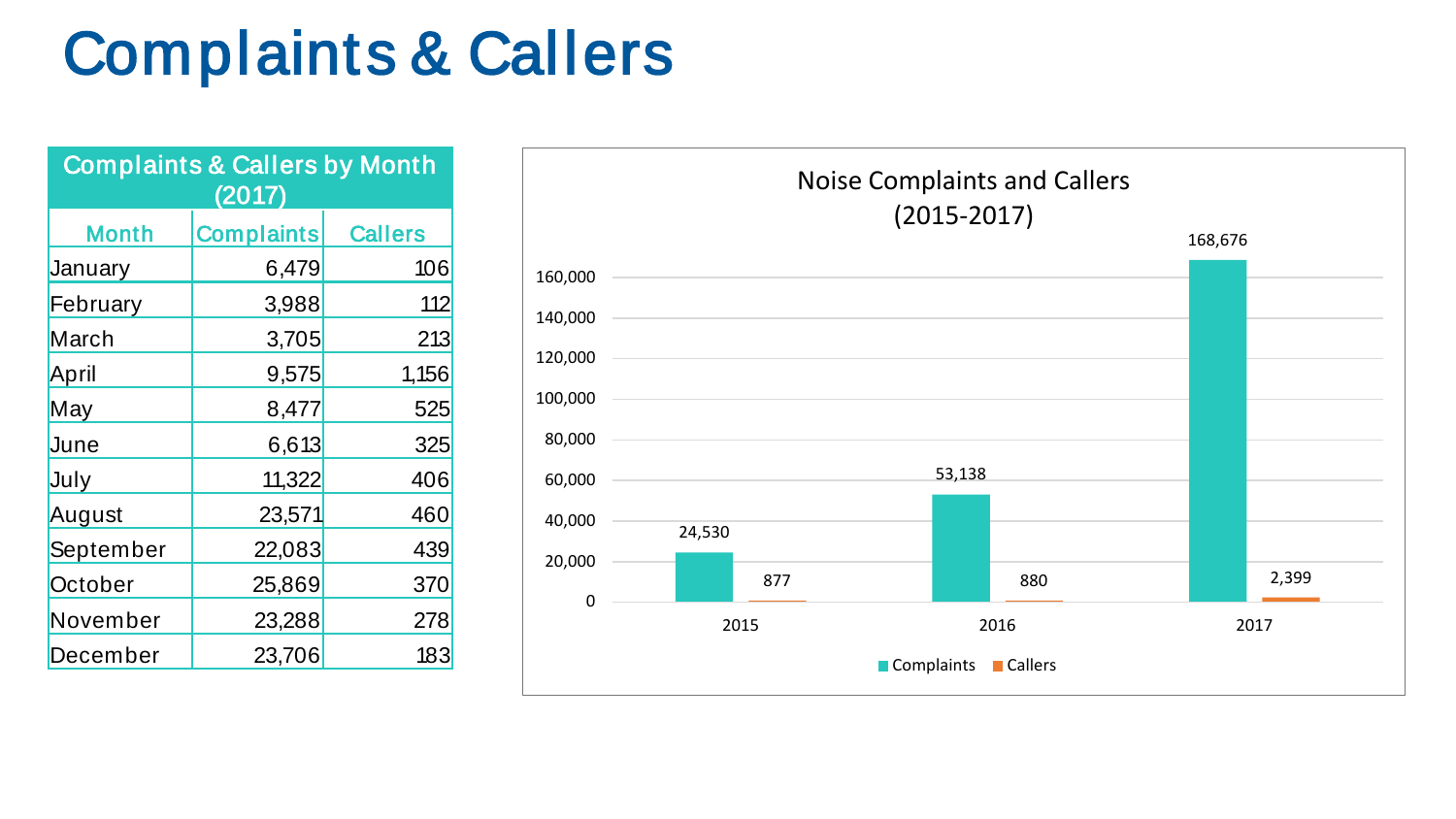# Complaints & Callers by Federal Riding (2017)

| <b>Riding</b>                   | <b>Complaints</b> | <b>Callers</b>  | <b>Riding</b>               | <b>Complaints</b> | <b>Callers</b> |
|---------------------------------|-------------------|-----------------|-----------------------------|-------------------|----------------|
| Aurora-Oak Ridges-Richmond Hill | 16                | 10 <sup>°</sup> | Mississauga East-Cooksville | 3329              | 272            |
| Beaches-East York               | 60                |                 | Mississauga-Erin Mills      | 185               | 16             |
| <b>Brampton Centre</b>          | 2421              | 52              | Mississauga-Lakeshore       | 121               | 61             |
| <b>Brampton East</b>            | 344               | 22              | Mississauga-Malton          | 392               | 52             |
| <b>Brampton North</b>           | 243               | 25              | Mississauga-Streetsville    | 134               | 55             |
| <b>Brampton South</b>           | 274               | 34              | Oakville                    | 3348              | 57             |
| <b>Brampton West</b>            | 464               | 10 <sup>1</sup> | Oakville North-Burlington   | 12121             | 103            |
| Burlington                      |                   |                 | Parkdale-High park          | 5221              | 36             |
| Davenport                       | 38                |                 | <b>Richmond Hill</b>        | 620               | 21             |
| Don Valley East                 | 181               | 16              | Scarborough Centre          | 6                 |                |
| Don Valley North                |                   |                 | Scarborough-Agincourt       |                   |                |
| Don Valley West                 | 713               | 39              | Scarborough-Rouge Park      | 1109              |                |
| Dufferin-Caledon                | 29                | 18              | Spadina-Fort York           |                   |                |
| Eglinton-Lawrence               | 409               | 12              | Thornhill                   | 45                | 18             |
| Etobicoke Centre                | 16288             | 669             | Toronto-Danforth            |                   |                |
| Etobicoke North                 | 485               | 41              | Toronto-St. Paul's          | 832               | 21             |
| Etobicoke-Lakeshore             | 3620              | 528             | University-Rosedale         | 22                |                |
| Flamborough-Glanbrook           |                   |                 | Vaughan-Woodbridge          | 66                | 11             |
| Humber River-Black Creek        | 118               | 57              | Wellington-Halton Hills     | 112190            | 29             |
| King-Vaughan                    | 381               | 11              | Willowdale                  | 114               | 18             |
| Markham-Stouffville             | 3                 |                 | York Centre                 | 251               | 19             |
| Markham-Thornhill               | Δ                 |                 | York South-Weston           |                   | 3              |
| Markham-Unionville              | 3                 |                 | York-Simcoe                 |                   |                |
| Milton                          | 2443              | 15              | <b>Grand Total</b>          | 168,676           | 2,399          |
| Mississauga Centre              | 14                | 10 <sup>1</sup> |                             |                   |                |

| Riding             | <b>Complaints</b> | <b>Callers</b>  | <b>Riding</b>               | <b>Complaints</b> | <b>Callers</b> |
|--------------------|-------------------|-----------------|-----------------------------|-------------------|----------------|
| ges-Richmond Hill  | 16                | 10              | Mississauga East-Cooksville | 3329              | 272            |
| ork                | 60                | 3               | Mississauga-Erin Mills      | 185               | 16             |
| re                 | 2421              | 52              | Mississauga-Lakeshore       | 121               | 61             |
|                    | 344               | 22              | Mississauga-Malton          | 392               | 52             |
|                    | 243               | 25              | Mississauga-Streetsville    | 134               | 55             |
|                    | 274               | 34              | Oakville                    | 3348              | 57             |
|                    | 464               | 10              | Oakville North-Burlington   | 12121             | 103            |
|                    |                   |                 | Parkdale-High park          | 5221              | 36             |
|                    | 38                |                 | Richmond Hill               | 620               | 21             |
|                    | 181               | 16              | Scarborough Centre          | 6                 |                |
| th                 |                   |                 | Scarborough-Agincourt       |                   |                |
| зt                 | 713               | 39              | Scarborough-Rouge Park      | 1109              |                |
| วท                 | 29                | 18              | Spadina-Fort York           |                   |                |
| nce                | 409               | 12              | Thornhill                   | 45                | 18             |
| re                 | 16288             | 669             | Toronto-Danforth            |                   |                |
|                    | 485               | 41              | Toronto-St. Paul's          | 832               | 21             |
| eshore             | 3620              | 528             | University-Rosedale         | 22                |                |
| <b>Glanbrook</b>   |                   |                 | Vaughan-Woodbridge          | 66                | 11             |
| <b>Black Creek</b> | 118               | 57              | Wellington-Halton Hills     | 112190            | 29             |
|                    | 381               | 11              | Willowdale                  | 114               | 18             |
| fville             | 3                 |                 | York Centre                 | 251               | 19             |
| nhill              |                   |                 | York South-Weston           |                   |                |
| nville             |                   |                 | York-Simcoe                 |                   |                |
|                    | 2443              | 15              | <b>Grand Total</b>          | 168,676           | 2,399          |
| ntre               | 14                | 10 <sup>1</sup> |                             |                   |                |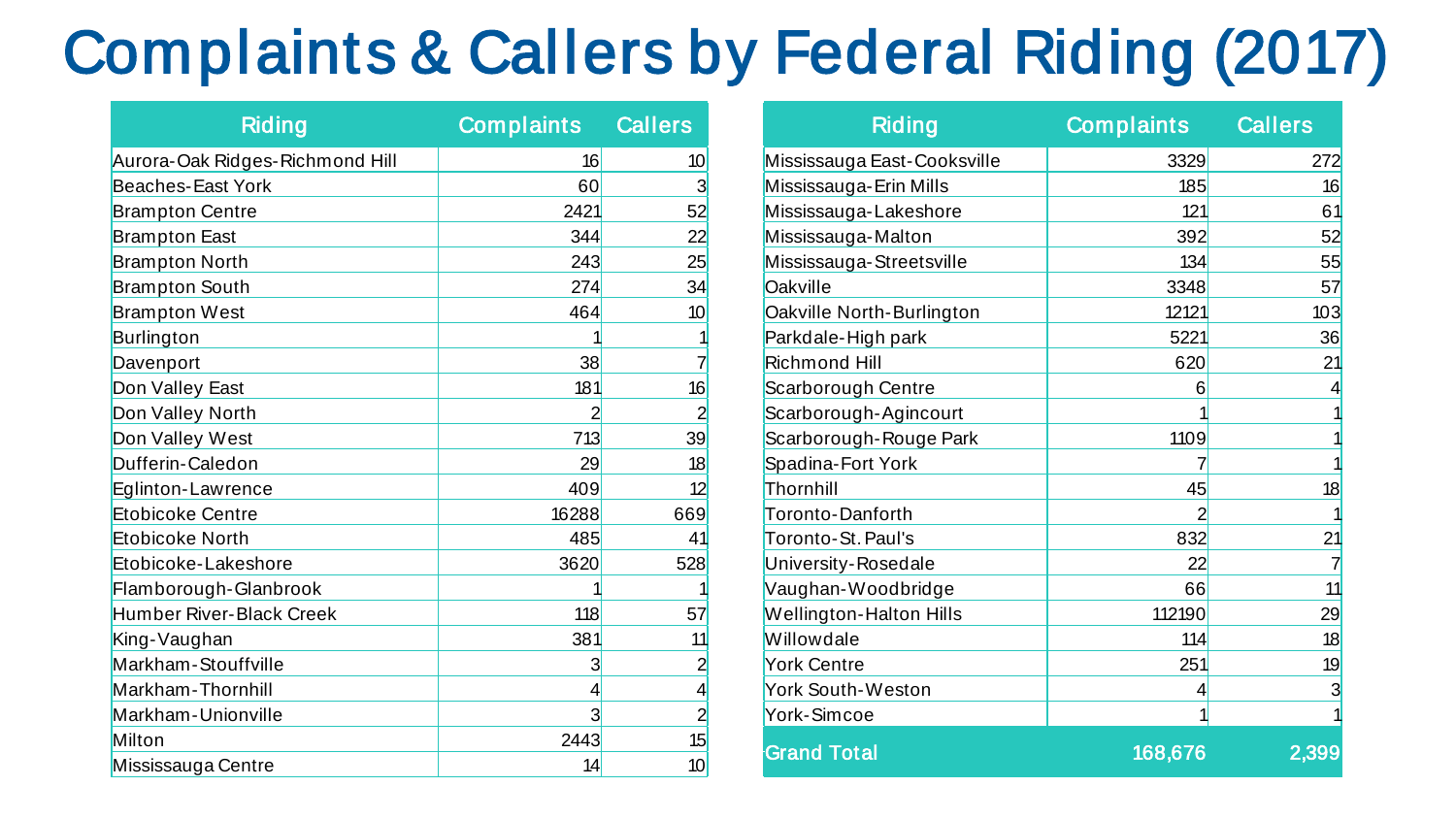## Complaints by FSA (2017)

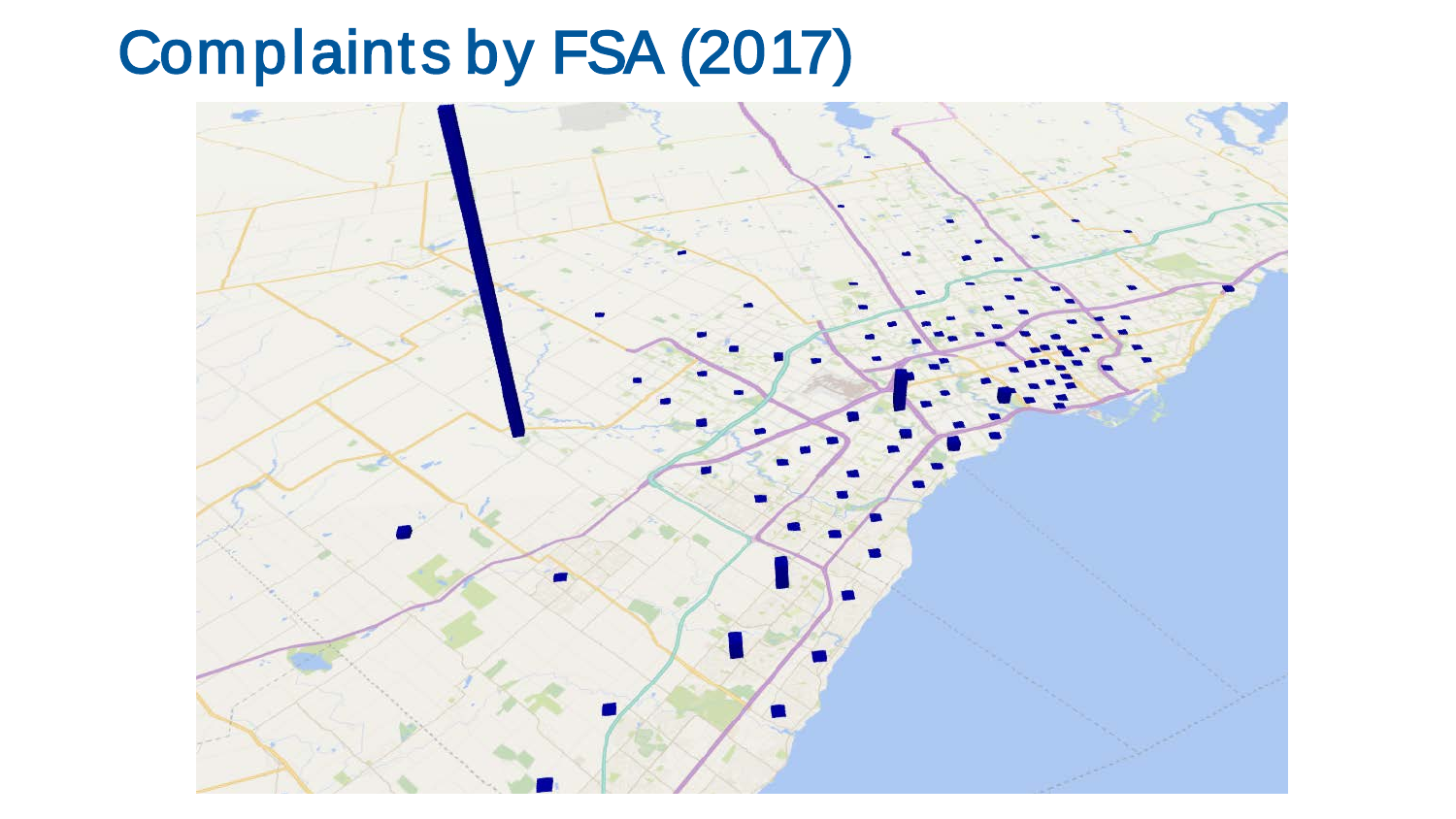### 2017 Runway Movement & Complaints



Runway Movements (does not include Helicopter)  $Total = 463.240$ 

Complaints by Runway **Movements**  $Total = 67,726$ 

Non-operational Complaints Total = 100,611

Throughout the year, we also receive complaints against non-runway operations, including Helicopter, Instrument Landing Checks, Overshoots, and Run Ups

Non-Runway Complaints  $Total = 339$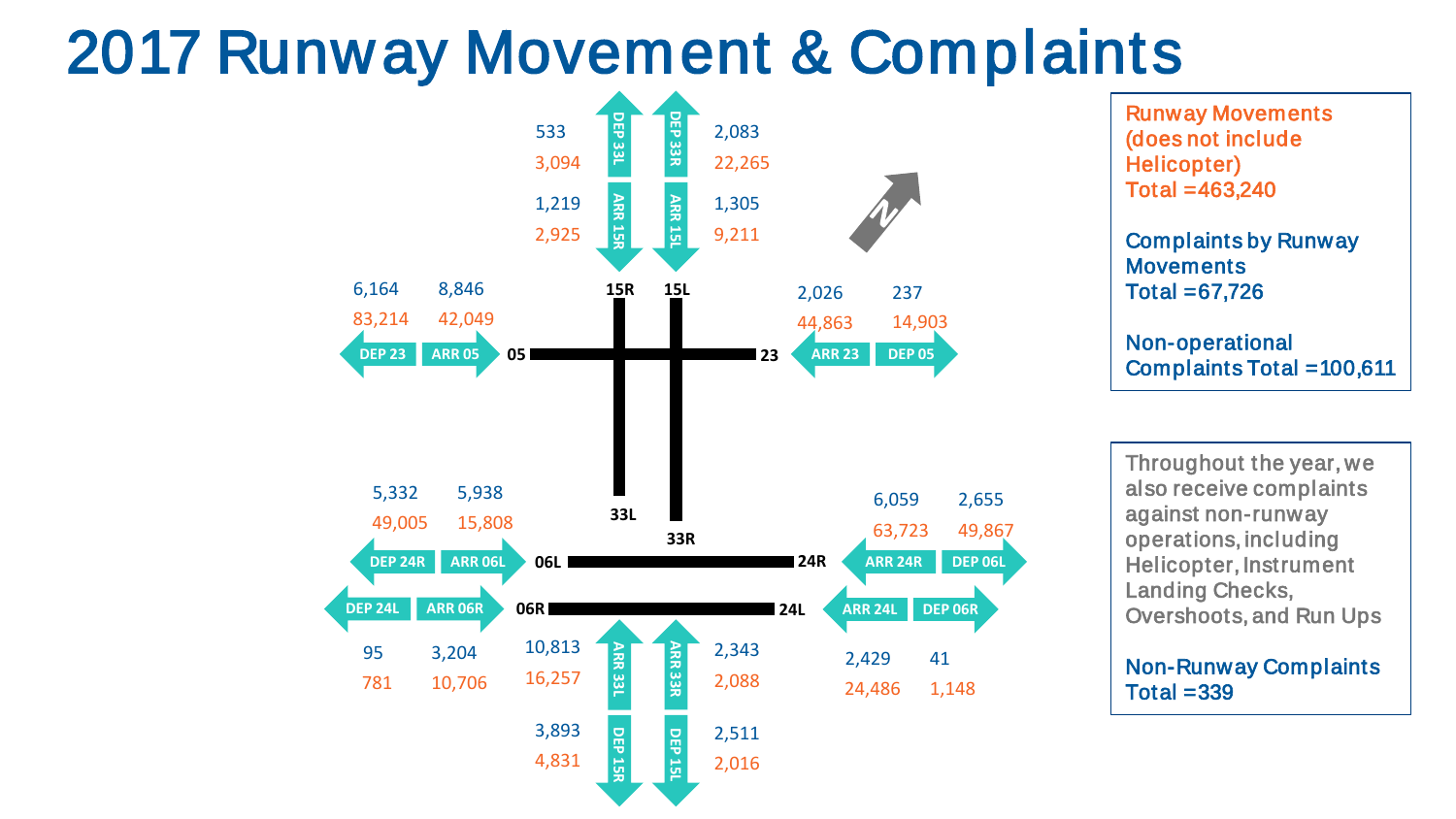### 2017 Runway Movement & Complaints

Preferential Hours (00:00-06:29)



Runway Movements (does not include Helicopter)  $Total = 22.248$ 

Complaints by Runway **Movements**  $Total = 7,873$ 

Non-operational Complaints Total = 26,984

Throughout the year, we also receive complaints against non-runway operations, including Helicopter, Instrument Landing Checks Overshoots, and Run Ups

#### Non-Runway Complaints  $Total = 116$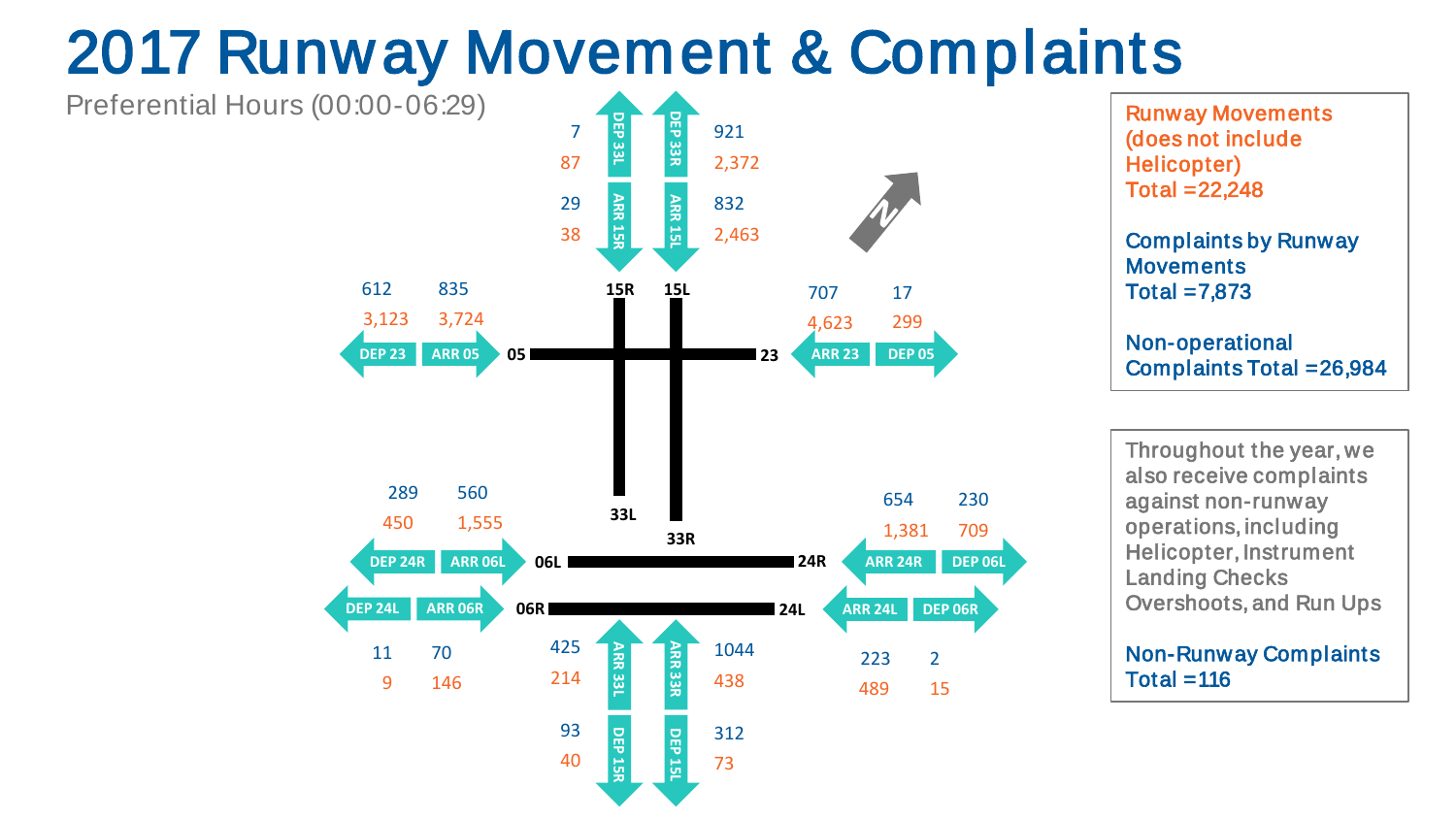### 2017 Runway Movement & Complaints

Restricted Hours (00:30-06:29)



Runway Movements (does not include Helicopter)  $Total = 17.194$ 

Complaints by Runway **Movements**  $Total = 6,080$ 

Non-operational Complaints Total = 24,757

Throughout the year, we also receive complaints against non-runway operations, including Helicopter, Instrument Landing Checks Overshoots, and Run Ups

Non-Runway Complaints  $Total = 100$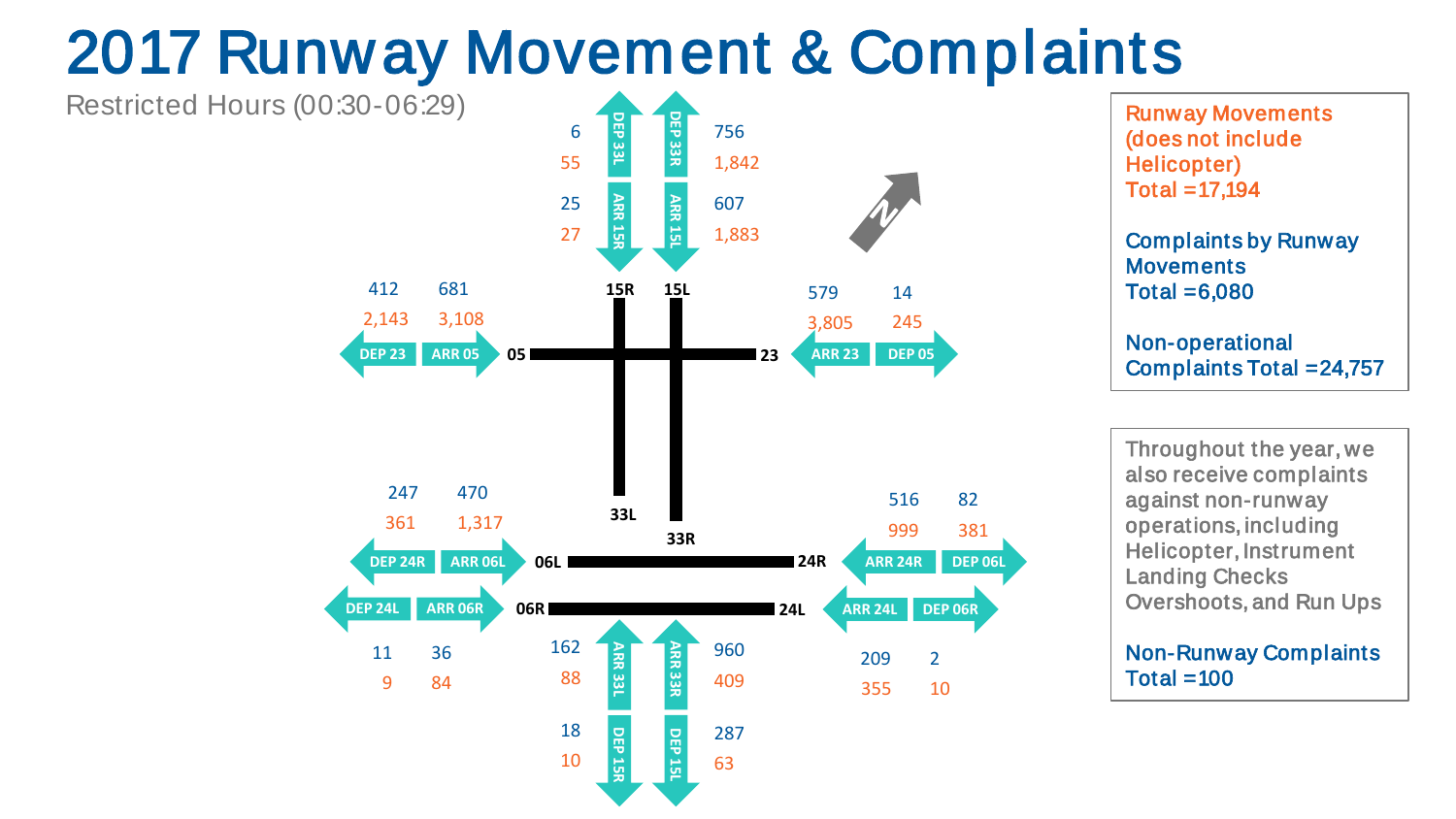### 2017 Enforcement Investigations

#### Noise Abatement Procedures

- All arrival and departure operations are monitored for compliance with the Noise Abatement procedures using rules set in the Airport Noise and Operations System
- Listen to voice recordings between pilot and NAV CANADA for possible explanation i.e. weather avoidance, safety

#### Night Flight Restriction Program

• All flights that operate during the Restricted Hours (12:30 a.m.-6:30 a.m.) are verified against night flight schedule and day of operations approvals

#### Formal Investigation

• When there is no evidence or reasonable explanation for non-compliance to the Night Flight Restriction Program or the Noise Abatement procedures, details are forwarded to Transport Canada for their investigation and potential enforcement action.

#### Statistics below are from 1 November 2016 to 31 October 2017

| Type                             | <b>GTAA Investigations</b> | <b>Sent to Transport Canada</b> |
|----------------------------------|----------------------------|---------------------------------|
| Night Flight Restriction Program | 191                        | 98                              |
| Noise Abatement Procedures       | 77                         |                                 |
| Total                            | 268                        | 103                             |